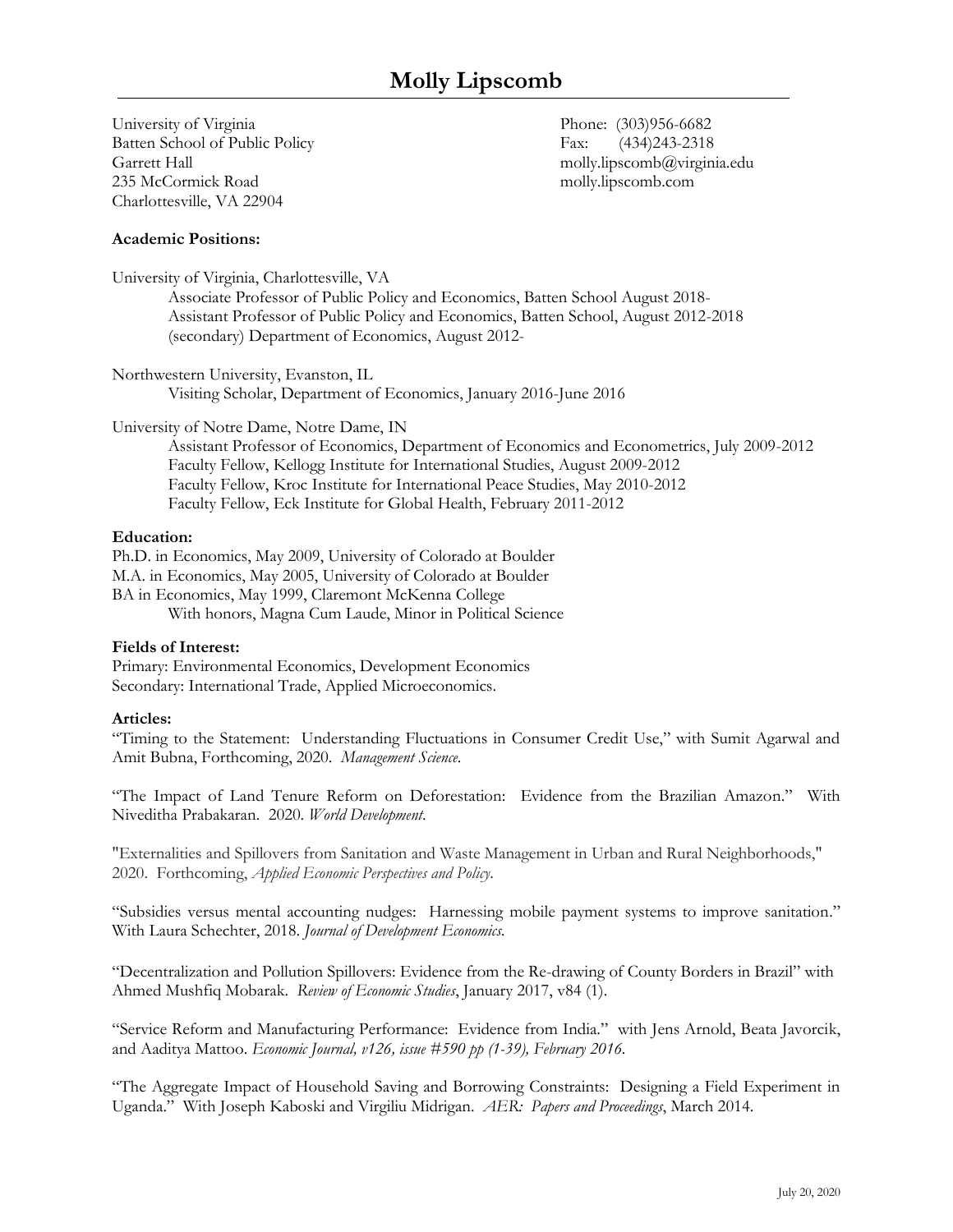"Development Effects of Electrification: Evidence from the Topographic Placement of Hydropower plants in Brazil." with Ahmed Mushfiq Mobarak and Tania Barham, April 2013, *AEJ: Applied Economics v5 (2)*.

## **Working Papers:**

"Pricing People into the Market: Targeting through Mechanism Design." With Terence Johnson.

"Pricing Winners: Optimizing Just-in-time Procurement Auctions in Dakar, Senegal." With Jean-François Houde, Terence Johnson, and Laura Schechter.

"Agricultural Productivity and Deforestation in Brazil." With Juliano Assunção, Ahmed Mushfiq Mobarak, and Dimitri Szerman.

"Leader Networks and Targeting: A randomized controlled trial testing the effectiveness of local religious and Governmental leaders." With Robert Dowd and Danila Pankov.

"Using Market Mechanisms to Increase the Take-up of Improved Sanitation," with Joshua Deutschman, Jared Gars, Shoshana Griffith, Jean-François Houde, Terence Johnson, Mbaye Mbeguere, Sarah Nehrling, Laura Schechter, and Jessica Zhu.

"Spillovers without Social Interactions in Urban Sanitation," with Josh Deutschman, Laura Schechter, and Jessica Zhu.

#### **Papers in Progress:**

"The Impact of Development Projects on Leader Popularity and Effectiveness," with Robert Dowd and Danila Pankov.

"How Important are Nonconvexities for Development? Experimental Evidence from Uganda," with Joseph Kaboski, Virgiliu Midrigan, and Carolyn Pelnik.

#### **Public Policy and Popular Press:**

"Does Corruption Exacerbate the Human Effects of Financial Crises? A Survey of the Evidence from the Asian Financial Crisis." With Ahmed Mushfiq Mobarak. In *Tackling Corruption, Transforming Lives: Technical Background Papers for the Asia Pacific Regional Human Development Report 2007*. UNDP.

*VoxDev* invited publication: "Using Mobile Money to Improve Access to Sanitation Services in Dakar," with Laura Schechter, December, 2018.

*VoxEU* invited publication: "Services Sector Reform and the Indian Manufacturing Miracle" (with Arnold, Javorcik, and Mattoo); October, 2010.

#### **Academic Honors and Grants:**

International Growth Centre: £62,277 (research project grant) +£10,000 (small project grant): "Willingness or Ability to Pay? Expanding electricity access with cost sharing and financing." With Kelsey Jack.

Gates Foundation: \$1,145,422 "Market Structure and Sanitation Tariffs in Accra and Ouagadougou," October, 2014-August 2017 with Terence Johnson.

Gates Foundation: \$1,645,667 November 2011-January 2016 "Restructuring the Market for Sanitation in Dakar, Senegal" with Laura Schechter and Jean-François Houde.

DFID: \$300,000: "Restructuring the Market for Sanitation in Dakar, Senegal" with Laura Schechter and Jean-François Houde.

Mastercharge Foundation: "Unlocking the Black Box of Savings." November 2015-October 2017. \$285,000 (co-PI) with Joseph Kaboski (PI) and Virgiliu Madrigan.

NIH: "Unlocking the Black Box of Savings." October, 2012. \$285,000 (co-PI) with Joseph Kaboski (PI) and Virgiliu Madrigan.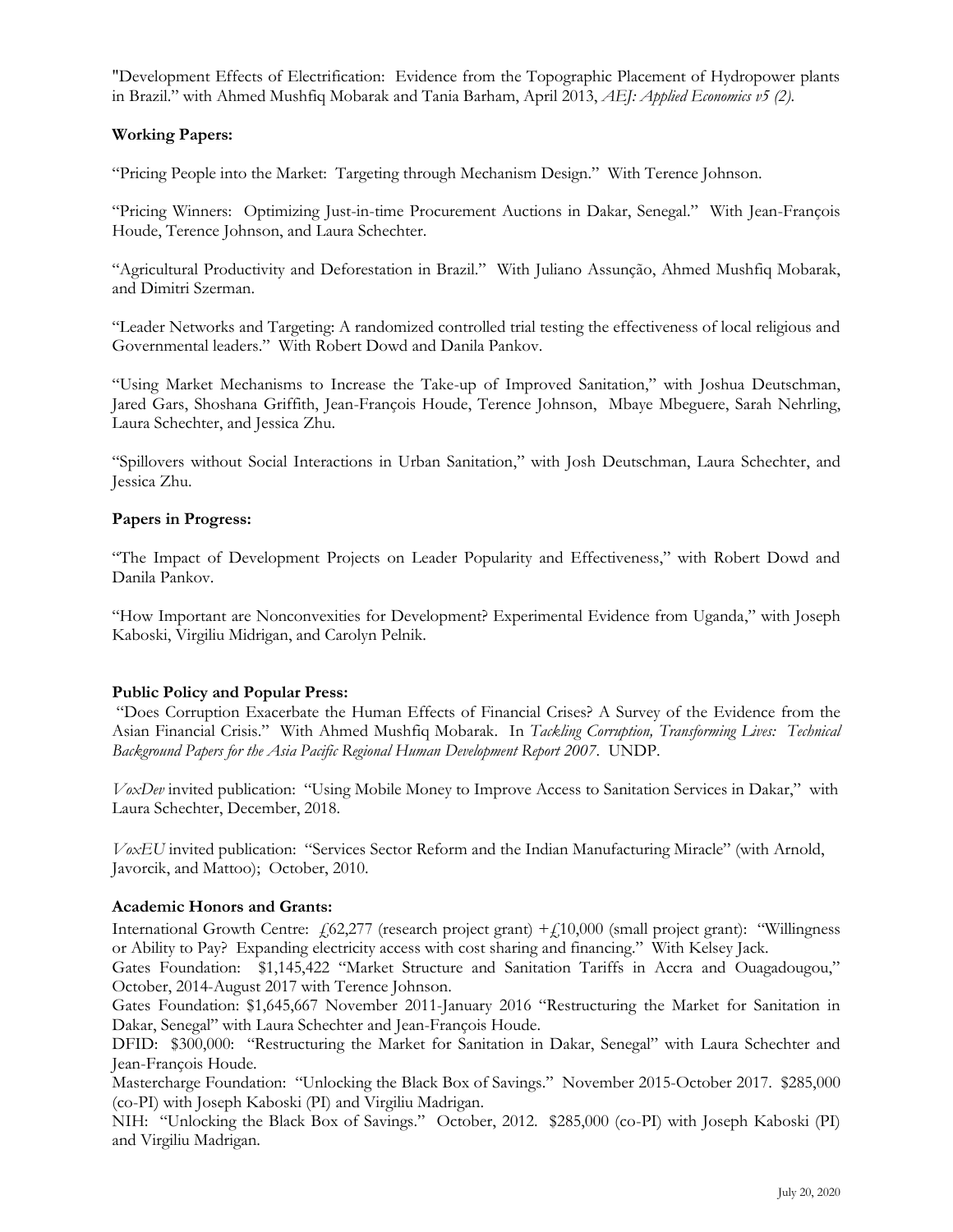*NAPSAA Spotlight Award* January, 2015

*Economic Journal* Excellence in Refereeing Prize, 2014

USAID: "The Impact of Development Projects on Leader Popularity and Accountability." \$75,000, June 2014.

Templeton Foundation: "Promoting Health-Enhancing Behavior through Religious and Secular Networks." \$371,000 (co-PI) with Robert Dowd (PI)

Bankard Foundation, December, 2012, \$30,000; December 2013, \$30,000, December 2014, 30,000. December 2016, \$30,000.

Center for International Studies, UVA December, 2012. \$10,000.

Tony Blair Faith Foundation: \$29,150, January 2011 (co-PI) with Robert Dowd (PI)

Ford Family Program Seed Grant: \$15,000, November 2009

National Science Foundation (NSF) Dissertation Improvement Grant, May 2008

World Bank Spot Award, April 2007.

Morris E. Garnsey Fellowship, May 2006.

Economics Department Fellowship, April 2006.

## **Seminars and Conference Presentations:**

"Measuring and Addressing Market Power Issues in the Desludging Market in Senegal." Dartmouth, October 2016; Northwestern University, April 2016; University of Wisconsin (ARE), February 2016; University of Wisconsin, Milwaukee, January 2016; University of Michigan, November 2015; UVA Quantitative Collaborative, November 2015; Dakar policy workshop, June, 2015; Gates Foundation Seattle Workshop, July, 2015; AERE Annual Conference, May 2015, Gates Foundation Seattle Workshop, July, 2015.

"Leader Networks and Targeting: A randomized controlled trial testing the effectiveness of local religious and Governmental leaders." Georgetown University, March 2015, George Washington University, March, 2014; IFPRI, August 2014.

"Service Reform and Manufacturing Performance: Evidence from India" CEPR Globalization meetings in Stockholm, July 2011; Midwest International Development Conference, April, 2012.

"Can Environmental Enforcement Induce Product Responses? Theory and Firm and Product Level Evidence from India.": Yale University Environmental Economics Seminar, November, 2008; Northeastern Universities Development Conference, November 2009; Vail Environmental and Resource Economics Workshop, September, 2008; Pennsylvania State University, Department of Environmental Studies, January 2009, Environmental Protection Agency, NCEE February 2009; University of Notre Dame, January 2009; Quinnipiac University, May 2009, Heartland Environmental Conference, October 2010.

"Returns to Electricity: Evidence from Quasi-Random Placement of Hydro-Electric power plants in Brazil." University of Michigan Development Conference, December, 2010, World Bank Infrastructure conference, Toulouse, France January 2010, Inter-American Development Bank (invited presentation), August 2009; Corporacion Andina de Fomento (CAF – Andean Development Corporation: invited presentation) Annual Research Meeting, Lima, Peru, May, 2008.

"Decentralization, Spillovers and Water Quality, Evidence from Brazil" Virginia Tech, November 2014, India School of Business, August 2013; University of Virginia, January 2012; Yale School of Forestry, January 2009; Boston University, Department of Environmental Studies, February 2009; AEA/ASSA Annual Meetings, New Orleans, January, 2009; Northeast Universities Development Economics Conference (NEUDC), Harvard University, October, 2007; National Bureau of Economic Research (NBER), Summer Institute in Energy and Environmental Economics, Cambridge, July, 2007; Population Association of America (PAA) Annual Meetings, New York, NY, March, 2007; International Society for New Institutional Economics (ISNIE) Conference, Boulder, CO, September, 2006.

"Negotiation over Water Quality: Evidence from Brazilian Water Basin Committees" University of Virginia, December, 2012; ASSA meetings, Atlanta, GA, January 2010; Yale University Environmental Economics Seminar, November, 2007.